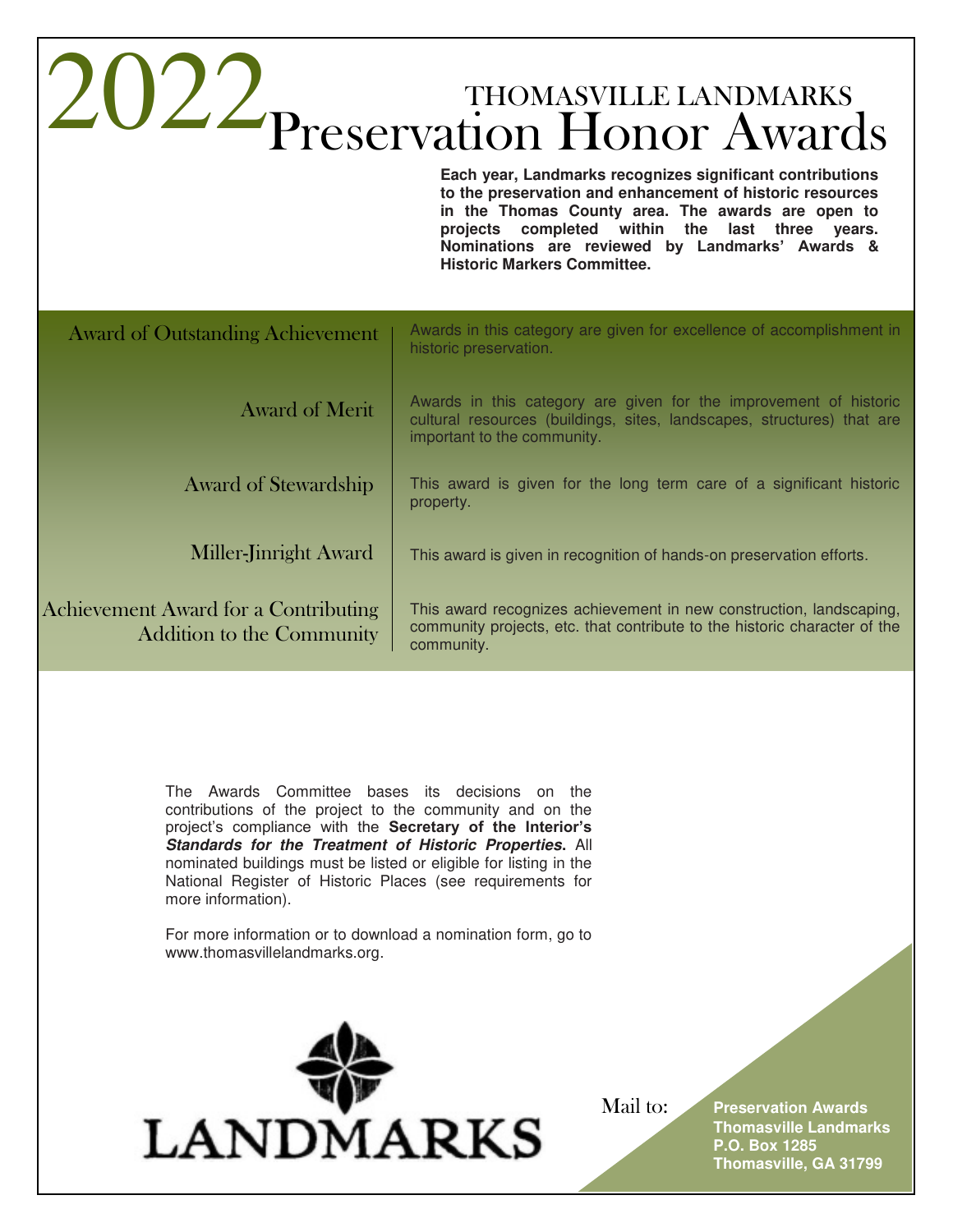## Preservation Honor Awards 2022 Nomination Form

| <b>Project Nominated:</b>                          |                                         |                                                                                                                                                                                                                                |  |
|----------------------------------------------------|-----------------------------------------|--------------------------------------------------------------------------------------------------------------------------------------------------------------------------------------------------------------------------------|--|
| Person nominating: (if same as owner, put SELF)    |                                         |                                                                                                                                                                                                                                |  |
|                                                    |                                         | Address E-mail E-mail E-mail E-mail E-mail E-mail E-mail E-mail E-mail E-mail E-mail E-mail E-mail E-mail E-mail E-mail E-mail E-mail E-mail E-mail E-mail E-mail E-mail E-mail E-mail E-mail E-mail E-mail E-mail E-mail E-ma |  |
|                                                    |                                         |                                                                                                                                                                                                                                |  |
| Location of project being nominated:               |                                         |                                                                                                                                                                                                                                |  |
|                                                    |                                         | Address City City                                                                                                                                                                                                              |  |
| Owner of building(s):                              |                                         | Name Later and the Contract of Daytime Phone                                                                                                                                                                                   |  |
|                                                    |                                         | Address E-mail E-mail E-mail                                                                                                                                                                                                   |  |
|                                                    |                                         | City State Zip                                                                                                                                                                                                                 |  |
| Contact person for site visit:<br>Name             |                                         | Daytime Phone<br>Address E-mail E-mail                                                                                                                                                                                         |  |
|                                                    |                                         | City State Zip                                                                                                                                                                                                                 |  |
| <b>Project Description:</b><br>Date project began: | $\mathcal{L} = \mathcal{L} \mathcal{L}$ | Date project completed:                                                                                                                                                                                                        |  |
|                                                    |                                         | Did this project receive grant money? If so, from whom:                                                                                                                                                                        |  |
| Approximate cost of project (if applicable):       |                                         |                                                                                                                                                                                                                                |  |
| History of building or site:                       |                                         |                                                                                                                                                                                                                                |  |
|                                                    |                                         |                                                                                                                                                                                                                                |  |
|                                                    |                                         |                                                                                                                                                                                                                                |  |
|                                                    |                                         |                                                                                                                                                                                                                                |  |
|                                                    |                                         |                                                                                                                                                                                                                                |  |
|                                                    |                                         |                                                                                                                                                                                                                                |  |

## Requirements:

To nominate a project for the Preservation Honor Awards, complete this form and return it to Thomasville Landmarks.

1) Project description of no more than one page. Include any special circumstances that had to be overcome to complete the project. Descriptions less than half a page will be discarded. Please be as detailed as possible.

2) Project completed within last three years.

3) Submit at least five digital photographs. One must be a "before" photo.

4) Please submit your nomination packet, including photographs, in one pdf document.

5) A site visit will be required for full review of the application.

6) The committee will determine which category is appropriate for your project.

Contact:

Nancy Tinker at 229.226.6016

Award Winners will be presented with a framed award certificate and a One Year Membership.